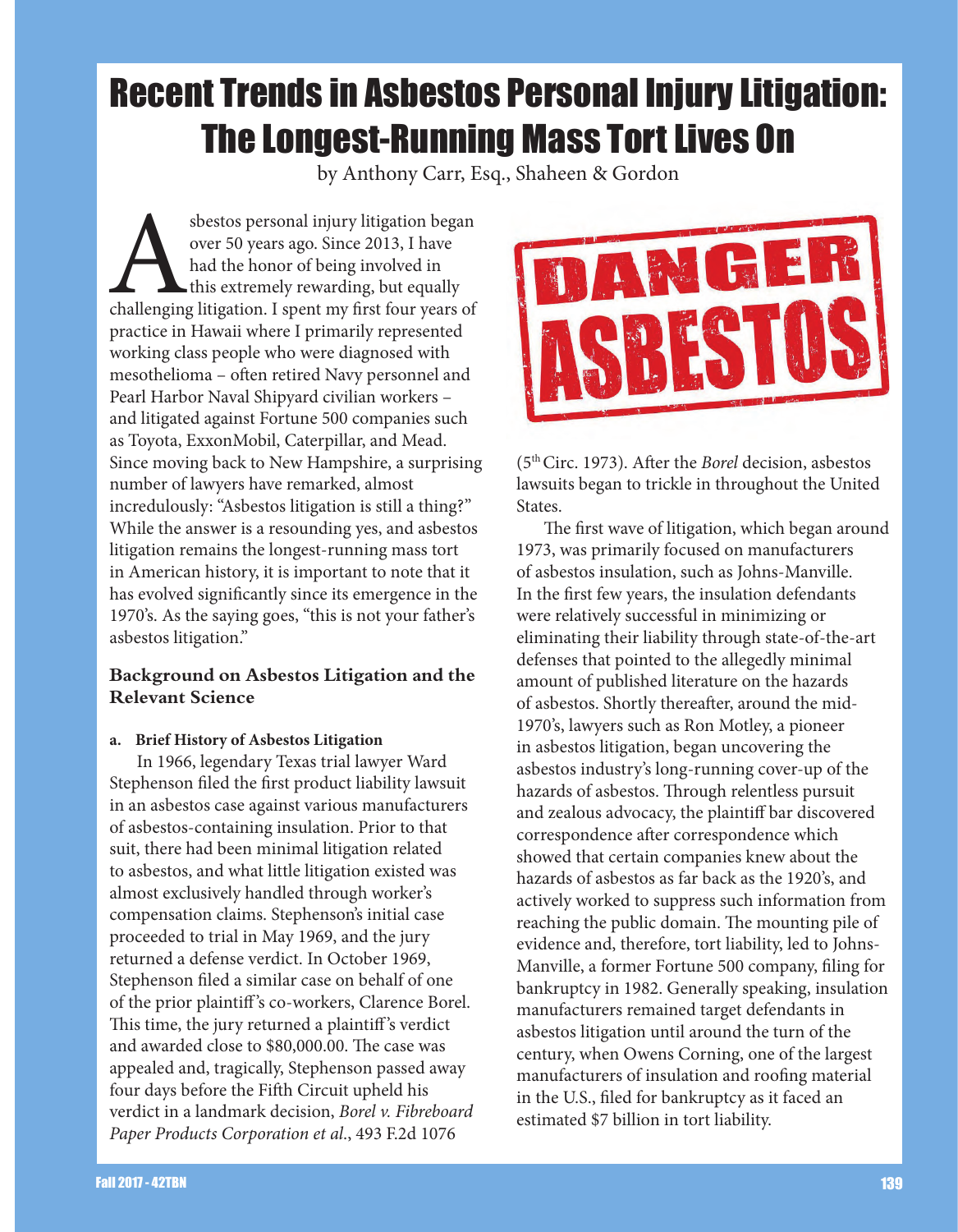#### **b. Science of Asbestos101**



Asbestos is a mineral that occurs naturally in the environment. Beginning in the late 19<sup>th</sup> Century, asbestos was mined for use in commercial and industrial applications because its fibers are thin, durable, heat-

Asbestos Sample

resistant, and do not conduct electricity; however, it was around World War II when its use began to greatly increase. Asbestos has been used in many industries and many products, including most prominently: shipboard applications that require gaskets, packing, and/or insulation such as pumps, valves, and boilers; automotive applications such as brake pads and clutch pads; various applications in construction such as acoustical spray, cement and adhesives, ceiling and floor tiles, and paint.

Most asbestos-related diseases are from firsthand occupational exposures. Tragically, people can also be exposed as bystanders or even in the house, such as by doing the laundry of someone who unknowingly brought asbestos fibers home with them. When asbestos- containing products

are disturbed, such as by scraping an asbestos gasket, invisible asbestos fibers are released which can be breathed in. The same qualities that make asbestos great for industry (i.e. its indestructability) make it a terror on the human body as these fibers can get trapped in the lungs and remain there for decades. Asbestos is a known carcinogen, with mesothelioma being the most common form of cancer associated with asbestos exposure. Part of what makes mesothelioma unique as a cancer is that it is what's referred to as a signal tumor, which means that this horrific disease is caused by exposure to asbestos. Other asbestos-related diseases include lung cancer, asbestosis, and pleuraleffusions.

Mesothelioma is by far the most serious disease and serves as the focal point of litigation.

#### **21st Century Asbestos Litigation**

Asbestos litigation is still ongoing because people are still being diagnosed with mesothelioma and other asbestos-related diseases. The latency period is approximately 35 to 40 years between exposure and diagnosis. The number of new mesothelioma diagnoses has remained relatively steady at 2,000 to 3,000 per year from the onset of asbestos litigation through today, despite the fact that asbestos use began to significantly decline back in the 1970's. Therefore, there remain a number of people in need of recourse against those entities that substantially contributed to their illness. It has been predicted that 2020 will be the peak of asbestos claims, and that the number of claims will slowly reduce after then.

Also, there are thousands of companies that put unreasonably dangerous, asbestos- containing products into the stream of commerce. Claims against these entities still remain viable. Asbestos has never been universally banned in the U.S, and some applications, such as brake pads and other automotive components, continued to contain asbestos as recently as the 2000's.

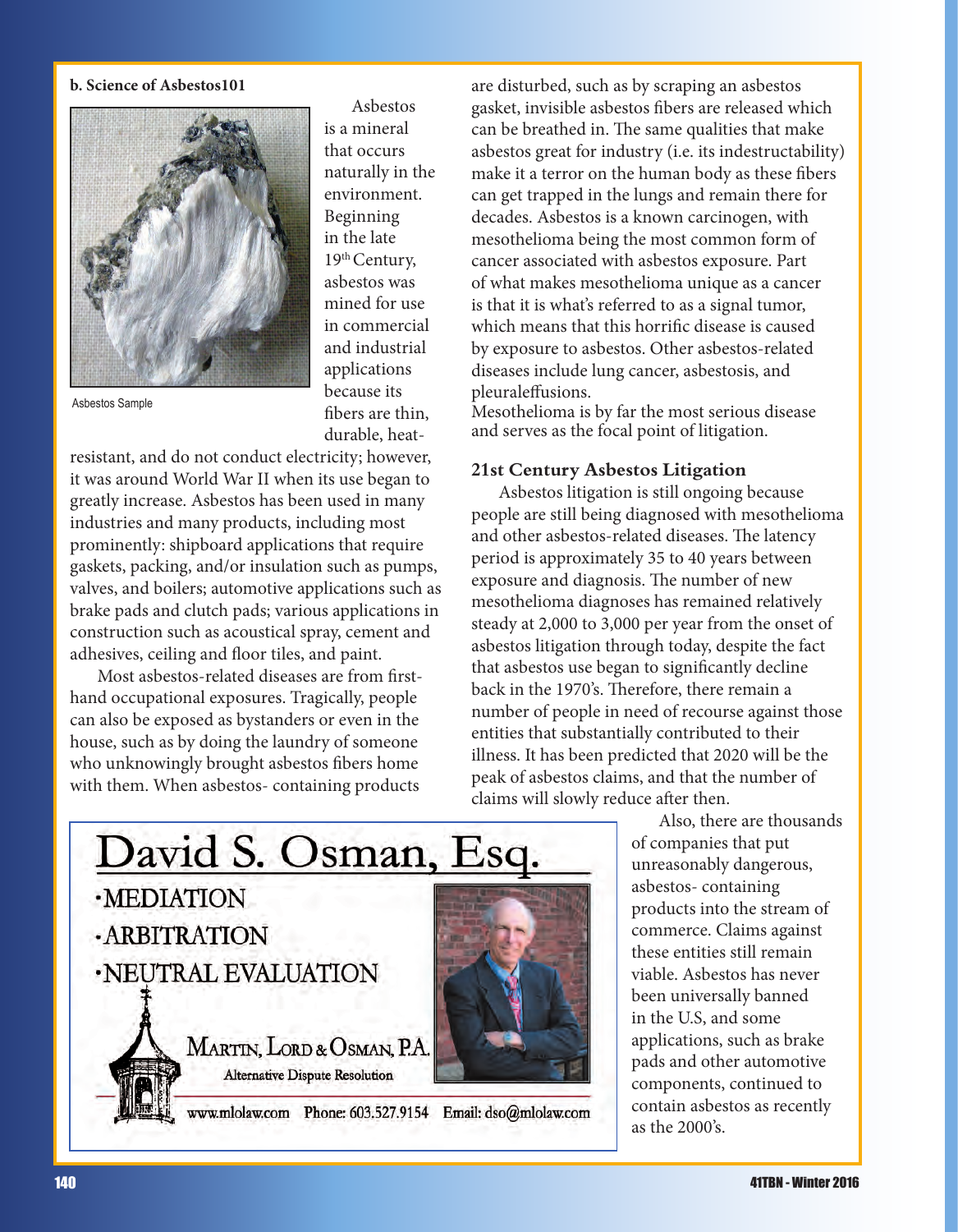#### **a. Case Investigation and Defendants**

The long latency period between exposure and diagnosis creates a number of issues unique to asbestos litigation. Because of this it is imperative that asbestos attorneys are familiar with the details and strategies that are essential to asbestos claims. With most plaintiffs' exposures occurring 30 to 40 years before they get diagnosed, it would be a fool's errand to identify defendants and file a mesothelioma case -



never mind litigate one - based solely on the client's memory. A critical aspect to any mesothelioma case is a detailed and sophisticated pre- suit investigation of the various potential sources for exposure.

The process of identifying defendants is extremely complicated. Taking shipboard cases as an example, today's defendants are mainly manufacturers of various equipment and machinery which contained asbestos gaskets, asbestos packing, and/or asbestos insulation such as valves, pumps, boilers, distillers, and air ejectors. Retaining a knowledgeable expert who is intimately familiar with the type of exposure at issue is just the start. While some documents are available at the National Archives identifying which companies made which products, these collections are from complete. Historically, the liability of the current "equipment defendants" in shipboard cases had been overlooked by both sides of the litigation. A great example is Crane Co, which was the largest provider of valves to the U.S. Navy throughout the 20<sup>th</sup> century and a viable, publically traded company. Crane Co. has only recently become a target defendant in asbestos litigation despite its long history of distributing dangerous asbestoscontaining valves and replacement parts.

There is also an element of time pressure as the average length of survival after a mesothelioma diagnosis is approximately 12 months. Given this, it is important that a videotaped preservation

deposition of the client be performed while the client is still alive.

#### **b. Medical Causation**

The defense bar has strategically responded to the new wave of defendants by trying to reshape the well-settled science of asbestos. Many of the remaining viable defendants produced equipment, machinery, automotive components, and other products which contained the most common form of asbestos,

chrysotile. While insulation products contained chrysotile in some applications, they also contained a type of asbestos known as amosite, which is considered by some to be more potent. Although there are different types of asbestos fibers, the wellestablished science is that all forms of asbestos, including chrysotile, cause mesothelioma in humans, and that there is no safe level of exposure to any asbestosfiber.

Indeed, OSHA's website states to this day, "There is no 'safe' level of asbestos exposure for any type of asbestos fiber…epidemiological evidence has increasingly shown that all asbestos fiber types, including the most commonly used form of asbestos, chrysotile, causes mesothelioma in humans."

Nonetheless, the defense bar has spent untold millions of dollars funding journal articles and paying for expert testimony in an attempt to convince juries that exposure to chrysotile asbestos can never, in any event lead to the development of mesothelioma. *See* https://www.publicintegrity. org/2016/02/16/19297/ford-spent-40-millionreshape-asbestos-science. One defense IH expert on this issue is John Henshaw, the former head of OSHA, who was appointed by President George Bush. During his tenure at OSHA, Henshaw infamously did not believe in the concept of enforcement and instead "trusted" industry to do what they were supposed to, without penalty. A